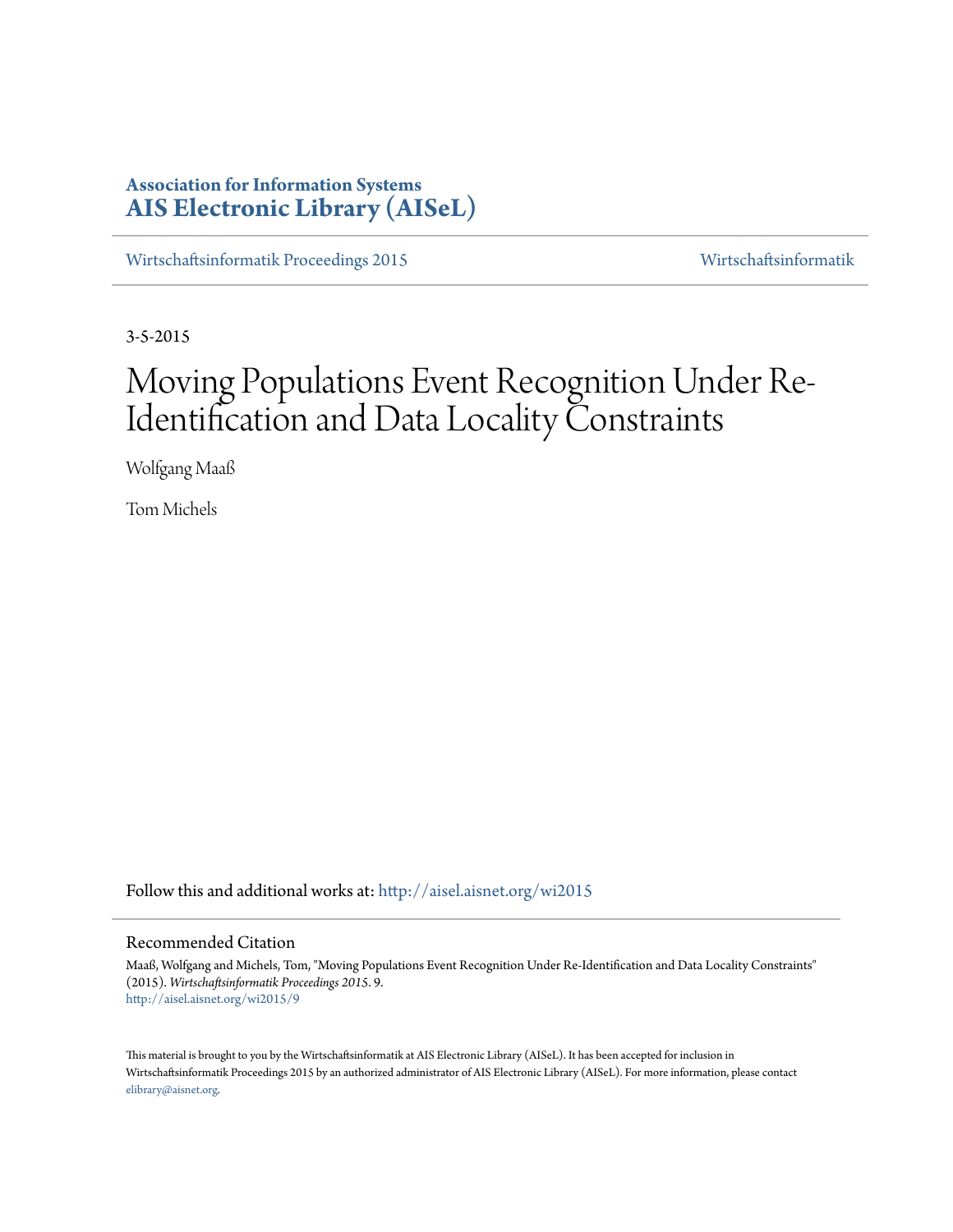# **Moving Populations Event Recognition Under Re-Identification and Data Locality Constraints**

Wolfgang Maaß, Tom Michels

Saarland University, Saarbrücken, Germany {wolfgang.maass,tom.michels}@iss.uni-saarland.de

**Abstract.** For more than a decade tracking and tracing physical objects has been target of information systems within the realm of research on the Internet of Things. But application to human populations requires reconsideration of reidentification and data locality requirements due to ethical and legal constraints. For this domain, we propose a generic event recognition architecture (GERA) and evaluate its applicability for developing a sensor-based information system for recognizing moving population densities by obeying non-re-identification and data decentrality requirements. Empirical evaluations show that this information system provides mean structures for measuring event data and deriving predictions that are statistically equal to manually measured actual data. Finally, a general discussion on the integration of event recognition systems into business process environments is given.

**Keywords:** event recognition, predictions, population densities, sensor-based systems, Internet of things

## **1 Introduction**

Integrating real-world activities with business processes is central to any Internet of Things application [1] and recently to Industry 4.0 [2]. Logistics has been a trailblazer for RFID-based systems that give unique identifiers to physical entities by means of small chips [3]. As part of the EPC Global Network architecture, incidents are measured by sensing systems and translated into business events that are used as input for business processes [4].

For various reasons, societies abstain from applying these approaches directly to humans, i.e. by tagging humans with electronic devices. In several countries, storing and evaluating video data in public and commercial spaces is subject to strong restrictions. The deployment of cameras with advanced image processing algorithms turned out to be a reasonable approach for capturing crowd densities or recognizing panic movements in big crowds, but poses difficulties with respect to real-time analysis, privacy concerns and large scale deployments [5], [6], [7]. Therefore passive, decentralized, and non-identifying measures are better indicated for measuring population densities. Measuring population densities is a widespread task when heterogeneous masses of people move. Examples are sports arenas, exhibitions, fairs, malls, music concerts,

<sup>12&</sup>lt;sup>th</sup> International Conference on Wirtschaftsinformatik, March 4-6 2015, Osnabrück, Germany

Maaß, W.; Michels, T. (2015): Moving Populations Event Recognition Under Re-Identification and Data Locality Constraints, in: Thomas. O.; Teuteberg, F. (Hrsg.): Proceedings der 12. Internationalen Tagung Wirtschaftsinformatik (WI 2015), Osnabrück, S. 121-133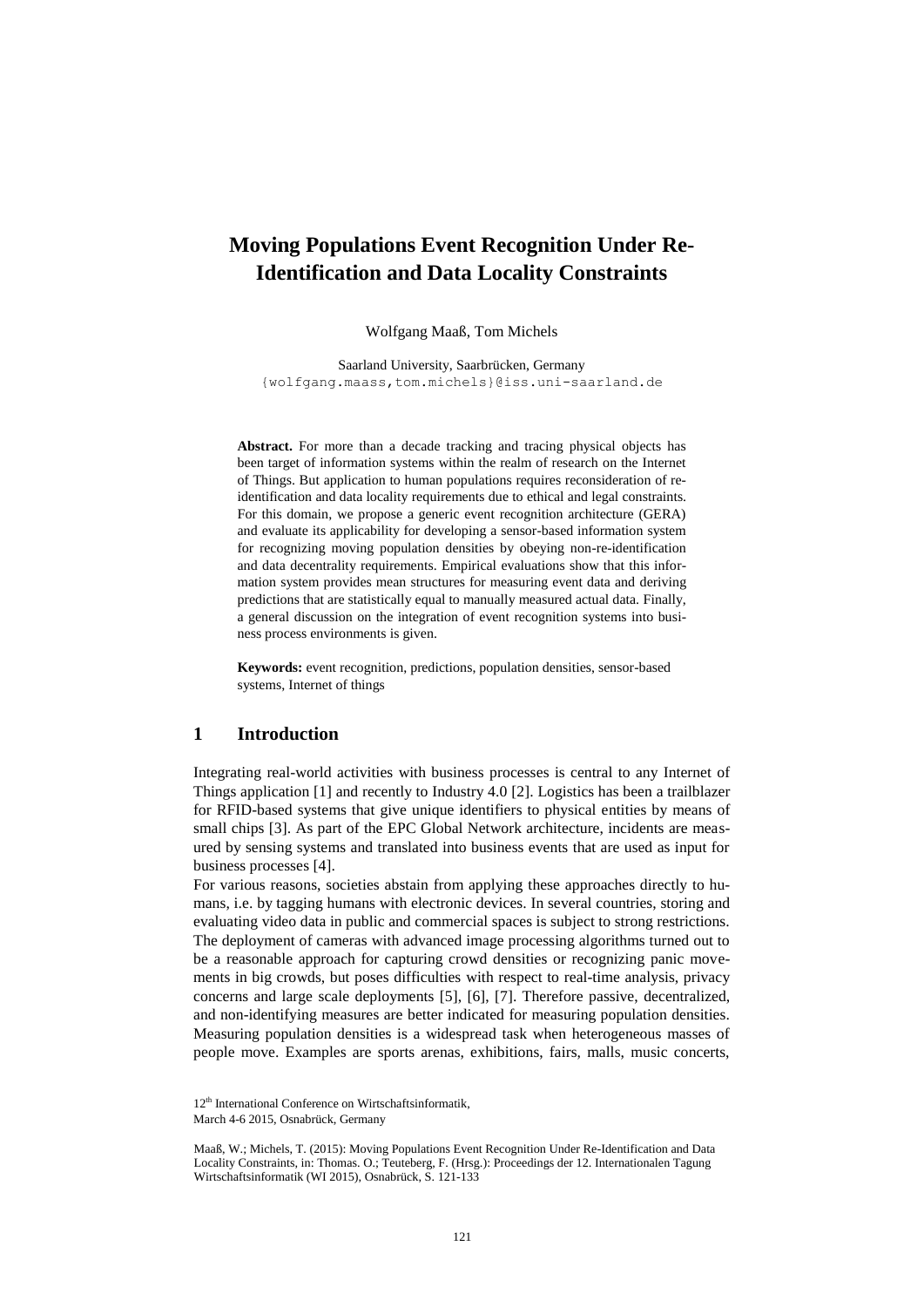and many others situations. For queue management [8], actual and perceived population densities are important factors for managing resources, such as in retail stores [9]. However, for many customers, waiting in a service is associated to negative experiences [10]. Researchers have argued, that managing waiting lines can generally be influenced with two different approaches: operation management or perception management [11]. In this paper we focus on the operation management approach, but extend the general idea, that this approach is only based on improving and ameliorating the effectiveness of the service provider dispatching speed.

A general sensor-based event recognition model is introduced that translates incidents in real-world into business events as input for business processes. This general model is applied to measuring moving population densities with spontaneous behavior. On technological level, a non-invasive event-capturing sensor-based system is presented that measures population densities and derives predictions in real-time without interaction with central services which makes it applicable for any environment. Limited computational resources of smart sensors require massive data reductions by pre-processing incident data effectively (cf. [12]). Due to the advanced pre-processing capabilities, real-time event recognition and prediction processing are supported. In fact, our approach resembles the ATLAS experiment for the Large Hardon Collider (LHC) at Cern, where 300.000 MByte/s have been reduced around 300 MByte/s by various filters [13].

Our research follows the problem solving paradigm and adopts a design science research approach [14, 15]. In this paper we focus on the building phase for constructing artifacts that enable information systems to track population frequencies without re-identification. On the technical level, we obey a decentrality constraint, i.e. data is processed close to its incidents. Our work contributes to research on the Internet of Things and in particular to decentralized control and data processing [16] and real-time information systems [17].

This paper is structured as follows. Section 2 discusses related research results Section 3 introduces generic architecture for event recognition. Section 4 presents an application of event recognition with moving populations. Section 5 evaluates and discusses the accuracy of the generated events and section 6 presents a summary and conclusion of our paper and discusses open issues.

# **2 Related work**

A variety of vision-based approaches for capturing movement data in public areas exist [18-20]. Drawing conclusions on populations based on image-processing algorithms has been research for years, but is mostly being used to draw conclusions on the denseness of a crowd or recognize unnatural and panic movements [5-7]. Counting the number of people based on image-processing algorithms has not been widely research and mainly has the disadvantages, that is might be considered as invasive by customers and that the counting algorithm has to be calibrated for each new environment [21].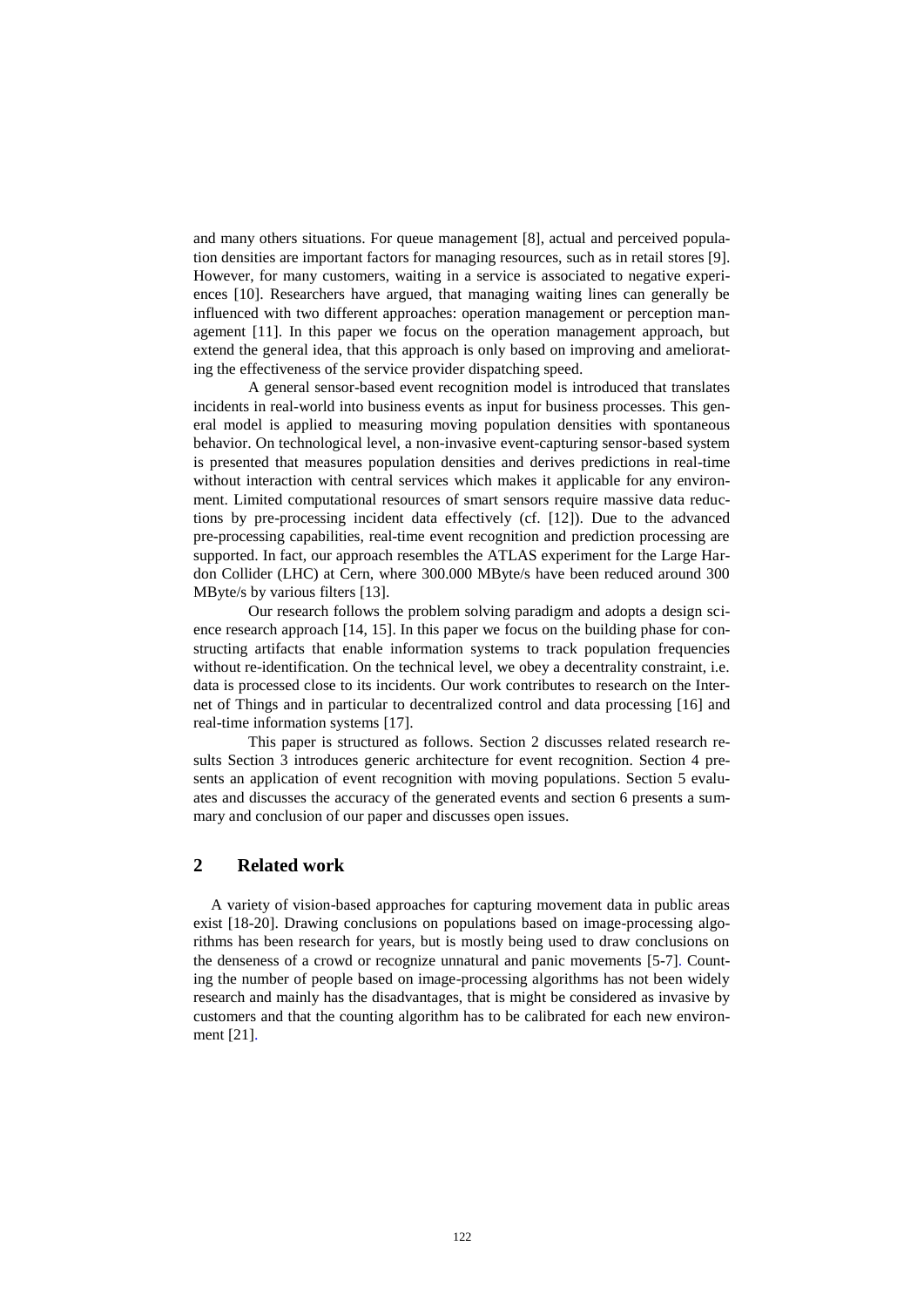Another method for capturing movement data is based on GPS-sensors in smartphones. This approach has been successfully deployed during the Olympic games in London in 2012 [22]. It allowed security personnel to determine where conglomerations of people exceeded critical levels. However, due to the lack of GPS signals indoors and privacy concerns, this approach is questionable for the purpose of this paper.

A network for indoor and outdoor air quality monitoring based on sensors was presented in [23]. Advanced processing of multiple-input single-output neural networks has been implemented at the smart sensors to obtain temperature and humidity compensated gas concentration levels. Others presented smart sensor platforms focussing on the advantages and disadvantages of the different wireless communication and networking challenges (e.g., [24]).

In general, integration of physical real-worlds events with digitized business processes is the target of any ERP system approach [25]. With further developments of low-cost optical and wireless sensor technologies, such as RFID [26], QR tags, and reacTIVision<sup>1</sup>, tight integration of objects and digital representations are supported for practical applications. Highly structured business processes with a focus on physical products show strong efficiency gains by applying RFID technologies implementing the EPC Global Network Architecture [4]. Event recognition is a central part of this architecture handled by the EPCIS Capturing Application that, in turn, is based on applications for filtering and collecting raw tag reads (ibid.). Example events are tracking and tracing events for products along the supply chain.

In contrast to products, event recognition of humans underlie severe legal and ethical restrictions in many European countries. What can be applied to physical products is generally unacceptable for humans. It is an ongoing debate colored by cultural backgrounds what is perceived as being acceptable and lawful, e.g. differences between the UK and Germany. Therefore a discussion of requirements is crucial for any human event recognition application. For a more specific conceptualization, two dimensions for initially distinguish human event recognition applications are introduced: (1) re-identification and (2) data locality. Re-identification defines the possibility to derive the identity of a recognized entity. In RFID applications reidentification is central because each EPC provided by a RFID tag provides a unique identifier for a physical entity [4]. For humans, re-identification is perceived as an ethical threat [27]. Therefore, event recognition of human behavior might have strong limitations on re-identification. In public spaces, re-identification is generally forbidden and typically requires criminal prosecution for overriding. Data locality defines the location where various forms of data are stored that is related to event recognition. This dimension is delimited by decentrally storing data on capturing devices only and storing all data on central systems with any combination and middle layers inbetween. Again, typical RFID applications use a central storage approach by which raw data is transferred to central databases due to little storage capacity on capturing devices [12]. In contrast, applications applying a decentralized storage approach capture raw and processed data on capturing devices and only transfer qualified data to

 $\overline{\phantom{a}}$ 

<sup>1</sup> http://reactivision.sourceforge.net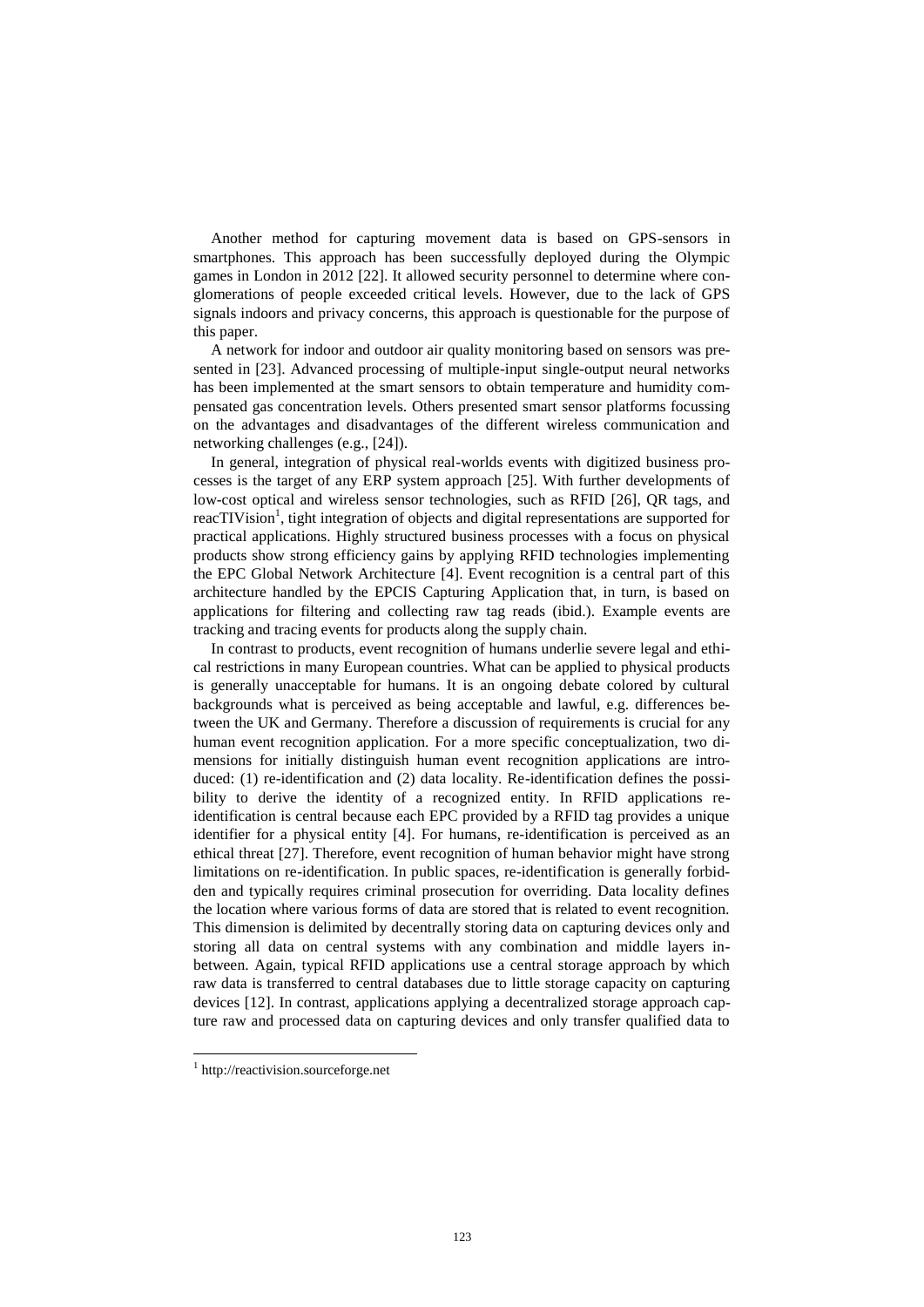more central applications. Initial examples for the latter approach can be found in the medical field that enable storage of raw data near capturing devices and data exchanges are governed by decentralized permission management [28].

Based on re-identification and data locality, requirements for measuring moving population event recognition can be derived. In this paper, we will focus on an event recognition system for moving population densities under the requirement of non-reidentification of individuals and by applying a decentralized storage and processing approach.

# **3 Generic Event Recognition Architecture**

In the following, a generic event capturing model is presented that generalizes on object-centric approaches, such as the EPC Global Network Architecture [4].

#### **3.1 System view**

The generic event recognition architecture (GERA) consists of three modules: (1) incident detector, (2) filtering, and (3) event producer. The event producer contains a set of sub-modules responsible for analytics of event related data, aggregation of data, and higher-order processing, such as prediction modules. The incident detector is the initial starting or triggering point of the system. At this point, raw data on incidents i.e. movements are being detected and captured through multiple sensing elements. In case of continuous movements, a data stream emerges. Subsequently, the respective data is forwarded to the filtering module. Since our approach is considering dynamic environments with non-identifiable moving individuals, the filtering module is playing a key role in reducing noise and, thus, increasing the signal-to-noise ratio.

Subsequently, the data is being aggregated to more abstract data types, for instance, population denseness per time period. An event producer operates in two modes: (1) accumulative mode or (2) pre-processing mode. In the accumulative mode, event producers add abstracted data to raw data while raw data is replaced by abstracted data in the pre-processing mode. The latter mode is important for event recognizing applications with data streams that exceed storage capacity (cf. [29]). For instance, the ATLAS experiment for the Large Hardon Collider (LHC) at CERN, generates 300.000 MByte/s by incident detectors which exceeds storage capabilities. Therefore this data stream is reduced to 300 MByte/s abstracted data by various filters [30].

Event producers provide events to other (business) processes that use events as triggers for various purposes, e.g. activation and deactivation of processes, personalization, and contextualization. More abstract, event producers act as bridges between activities in physical to digital environments. Actuation producers take a reverse orientation, i.e. from digital environments to physical environments.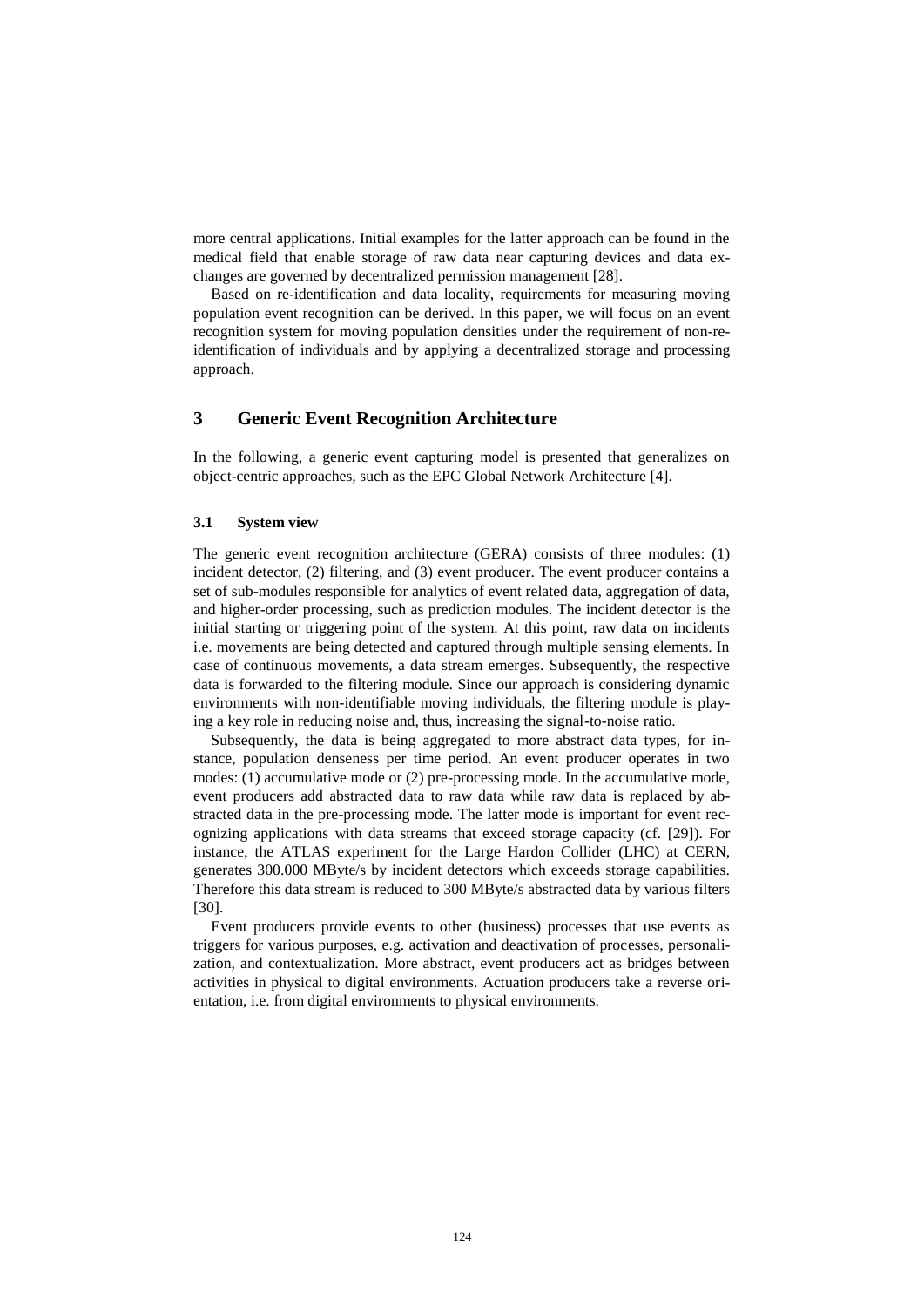

**Fig. 1.** System View

# **4 Application of event recognition with moving populations**

We have tested the GERA model by applying it to the domain of student cafeterias. This domain fulfills the requirement of strongly restricted re-identification by event recognition. Furthermore university information systems are centralized, in large parts customized and historically grown systems. Extensions of these information systems are rarely possible and tend to be expensive. Therefore, decentralized data locality was defined as a requirement. According to GERA, domain-specific modules are described before details are given for human-computer interfaces used by students and members of the cafeteria workforce. Technical details are described at the end of this section.

#### **4.1 System architecture according to GERA**

In order to validate GERA by a feasibility study, an information system was developed and tested during two weeks at a University cafeteria. The incident detector consists of two distance sensors that were placed at a stair leading to a particular menu service of the student cafeteria. Distance sensors measure the depth of free space orthogonal to the movement direction. Maximum distance measures if no person is standing in front of a sensor. Both distance sensors were located next to each other along the movement direction. Thus, the second sensor detected a person slightly after the first sensor. Distances are only measured if incidents occur.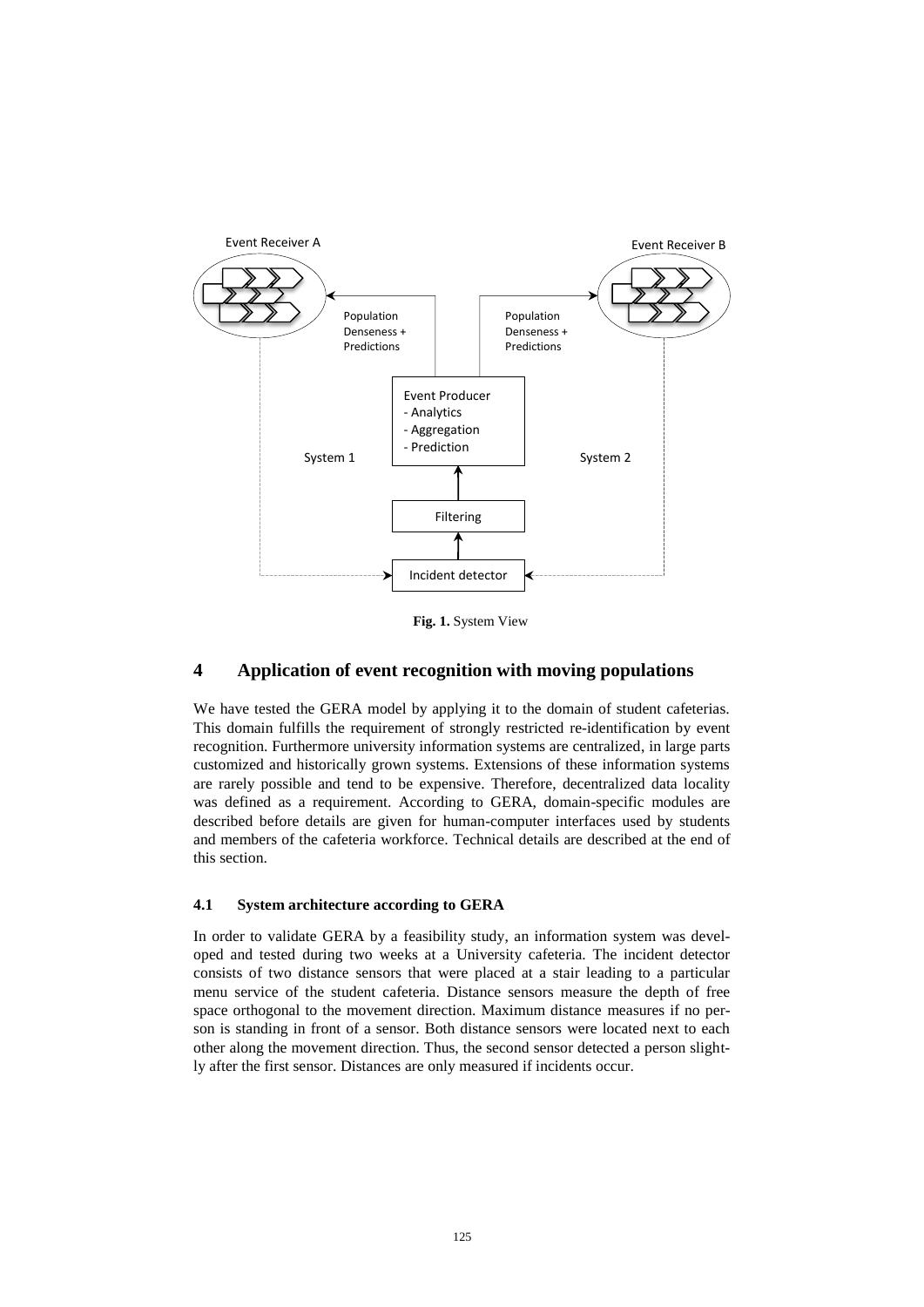Measured distances of both sensors together with time stamps were forwarded to the filtering module where unrealistic and false values i.e. negative distances or distances exceeding the measurement range of the sensor were discarded. Distances values are subsequently being forwarded to the event producer.

The physical design with two sensors supports event recognition by an hierarchical finite state machine (HFSM) [31]. **Table 1** represents the possible states occurring in the state machine. Note that both, initial state *I* and goal state *G*, are represented by the same combination of sensor states, since *before/after* every movement detection cycle both sensors will not be covered.

| Table 1. Step model |  |  |  |
|---------------------|--|--|--|
|---------------------|--|--|--|

| State of HFSM | State of sensor 1 (S1) | State of sensor 2 (S2) |
|---------------|------------------------|------------------------|
| I/G           | Not Covered            | Not covered            |
|               | Covered                | Not covered            |
|               | Covered                | Covered                |
|               | Not covered            | Covered                |

The HFSM is illustrated in **Fig. 2**. Labels on nodes represent the state of the HFSM. Labels on the edges illustrate incidents, representing a state change of a sensor, ie. from covered to non-covered or vice-versa. As an example, assuming the state machine is at state 1, and the incident "S2 covered" has been detected, the state of the HFSM moves from state 1 to 2.



**Fig. 2.** State machine process

The dotted lines represent iterations over the same states or fallbacks to a lower state. In order to ensure clarity of **Fig. 2**, the incidence represented by those line have not been labeled. With the above-presented approach, movements in front of the incidence detectors are only considered as valid (and thus increase the measured population denseness) if the HFSM completes one cycle. Furthermore we are able to handle movements to and away from the incidence detectors (distance sensors), since those do not evoke a jump to another state of the HFSM.

The number of cycles that the state machine has been traversed during a predefined time period (in the study it was set to 10 minutes) represents the measured denseness of a moving population. At the end of each time period, all detected cycles are condensed to one event, representing the denseness of moving population. In the follow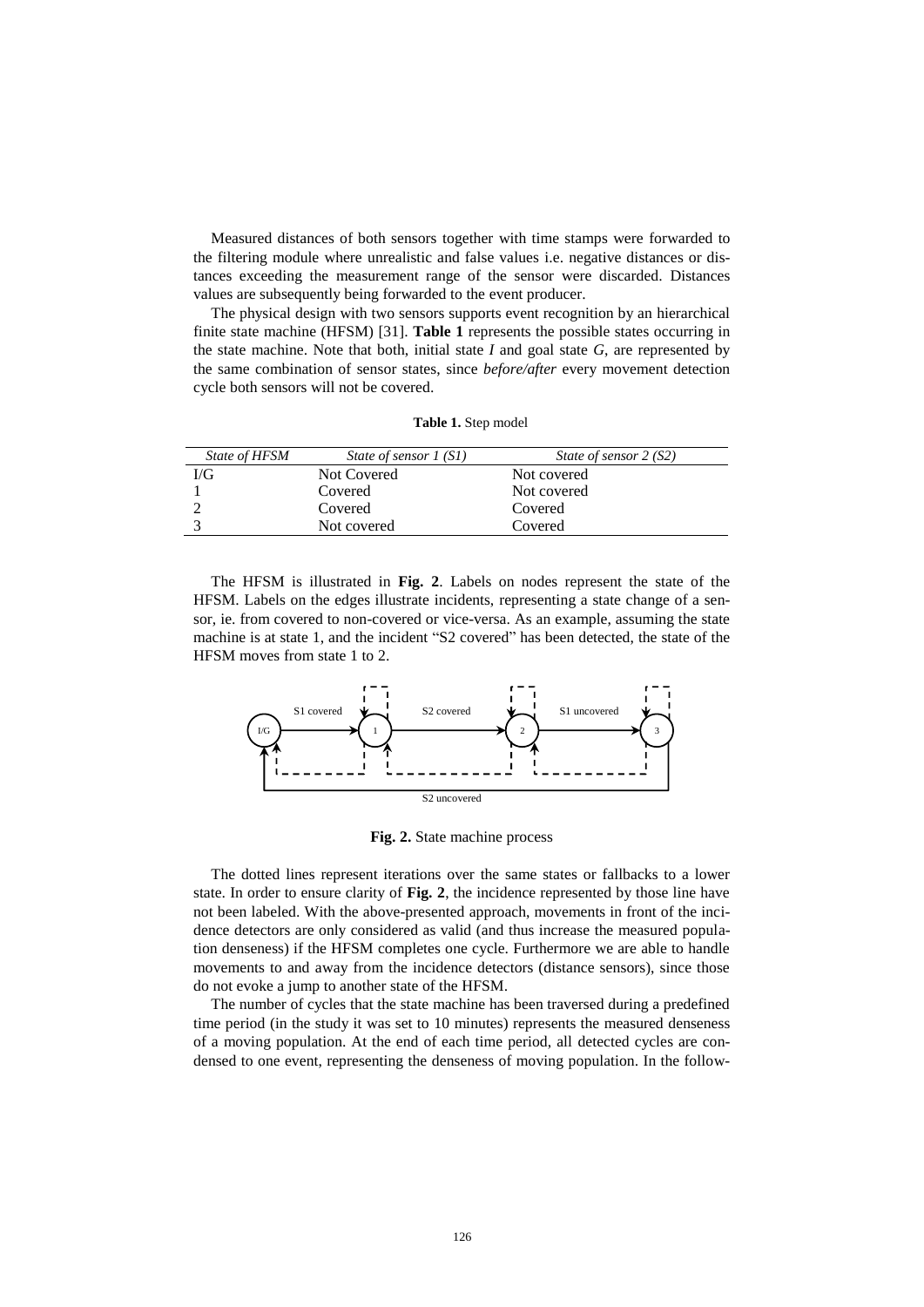ing paragraphs, we refer to these events as *moving population denseness* (MPD) events. Each MPD event consists of a denseness value, a time stamp, and the length of the time period.

Based on past MPD events, the prediction module calculates a forecast for the next time period, i.e. for the next 10 minutes. Forecast values are referred to as *predicted moving population denseness* (pMPD) events. A forecasting algorithm with exponential smoothing and seasonal adjustment was selected because afflux to the cafeteria has a non-linear pattern for each day, starting low after opening, with a peak, and ending low before closing. Exponential smoothing supports quick reactions to recent changes due to decreasing weights over time. The forecasting algorithm has been implemented according to [32] and is sketched below.

$$
I_t = \frac{A_t}{\overline{A}} \tag{1}
$$

with  $I_t$  being the seasonal index,  $A_t$  the number of persons having passed the sensor at time *t* and  $\overline{A}$  the average number of persons having past the sensor in the last season.

$$
S_t = \alpha \frac{A_t}{I_{t-L}} + (1 - \alpha) S_{t-1}
$$
 (2)

with  $S_t$  being the smoothed value,  $\alpha$  the smoothing factor,  $I_t$ -L the seasonal index at time *t* during the last season.

$$
F_{t+1} = S_t * I_{t+1-L}
$$
 (3)

with Ft+1 being the forecast for period t+1. Regarding the presented setup above, the seasonality is given by a day, since the afflux of people visiting the cafeteria is depending on their weekly schedule and lectures..

MPD and pMPD events are final outputs of the event producer. Both events are being sent to event receiver community *A* representing students that are likely to go to the restaurant in the short-term and event receiver community *B* representing the workforce of the cafeteria (cf. [Fig. 3\)](#page-7-0).



<span id="page-7-0"></span>**Fig. 3.** Actual and forecasted population denseness representation for the vent receivers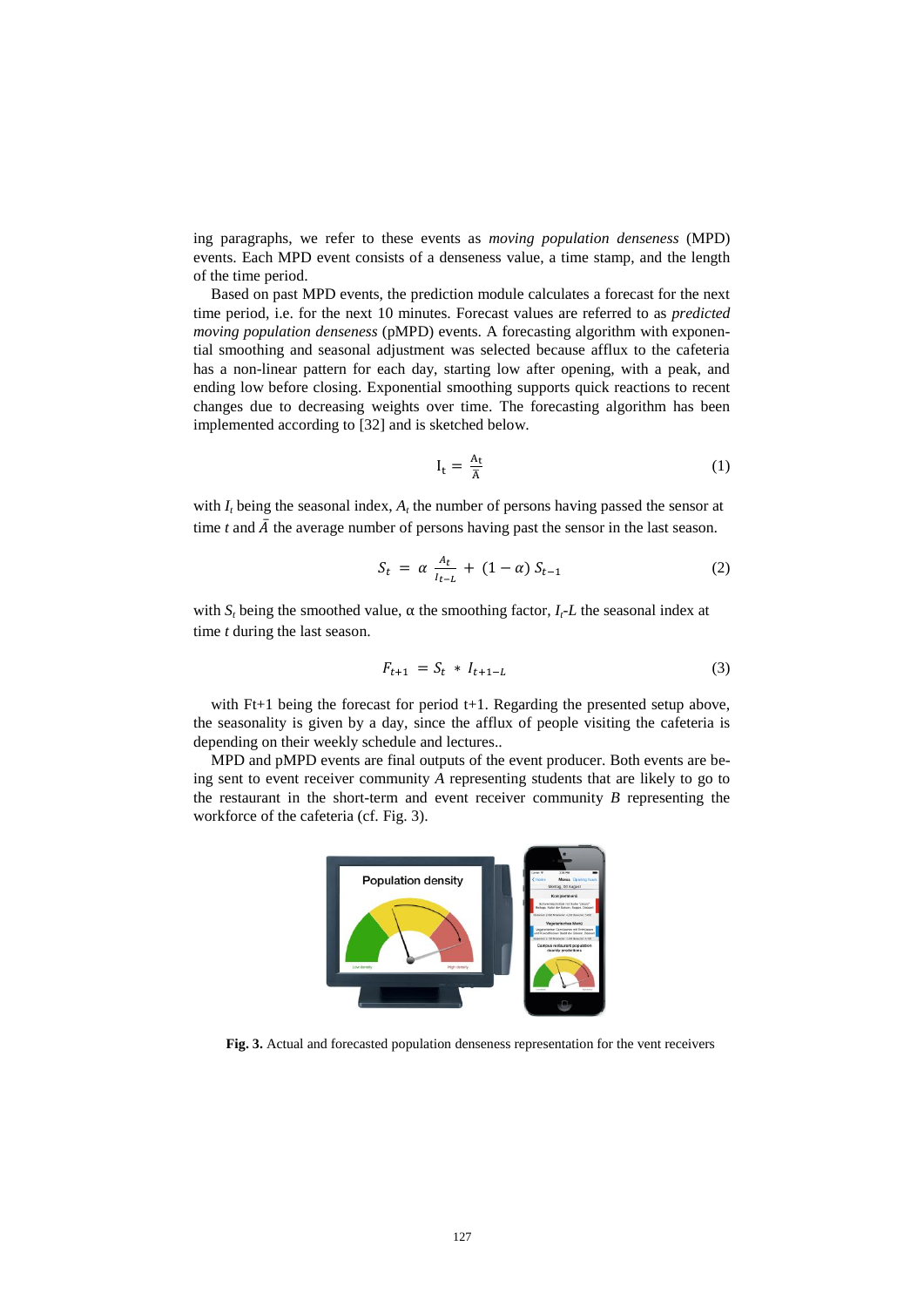#### **4.2 Technical Realization**

Two infrared analog distance sensors by sharp with a maximal measurement distance of 150 cm have been connected through a PhidgetInterface $\text{Kit}^2$  to a Raspberry Pi<sup>3</sup> Model B. We further installed a Raspbian<sup>4</sup> Linux distribution on the Raspberry Pi and handled all pre-processing activities including filtering, analytics, aggregation, and event procedures implemented in *Java*. The complete setup is powered by a portable battery pack ensuring a very flexible and wireless deployment. The technical setup and installation of the smart sensor on the handrail is presented in **Fig. 4**.



**Fig. 4.** Study setup at the University cafeteria

# **5 Evaluation**

## **5.1 MPD events**

l

The precision of the sensory system for measuring moving population densities was evaluated by comparing system-defined MPD values and manually counted values during one day. The normalized root-mean-squared error (NRMSE) [33] between measured values by the system and manually counted number of persons is quite high (36%) for the respective day. Furthermore, the population denseness is consistently underestimated. The reason is based on the fact, that the sensor does not recognize more than one person at a time. Thus, if two individuals are walking next to each other and pass the sensor at the same time, the sensor is not able to detect both individuals. Due to the relatively constant under-estimation of the sensor, inflating the

<sup>&</sup>lt;sup>2</sup> PhidgetInterfaceKit is an I/O Board that converts analog inputs from sensors to digital outputs. (http://www.phidgets.com/products.php?category=0&product\_id=1018\_2)

<sup>3</sup> Raspberry Pi Model B (http://www.raspberrypi.org/product/model-b/)

<sup>4</sup> Raspbian is a free operating system based on Debian optimized for the Raspberry Pi hardware. (http://www.raspbian.org)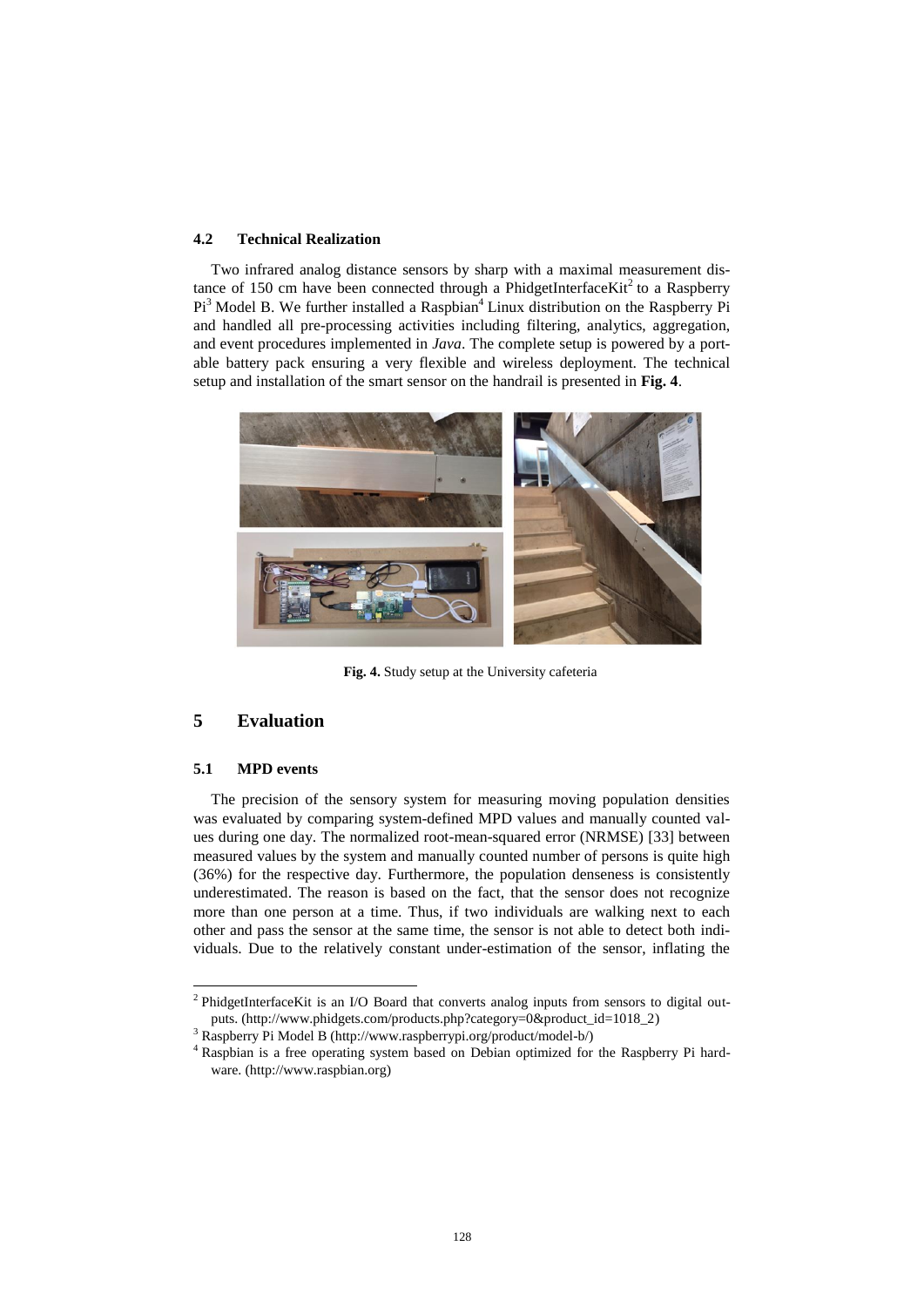estimated number by a constant factor *k* can significantly improve the accuracy. As an example, inflating the computed number of persons by a factor  $k = 1.5$  would decrease the NRSME from 36% down to 14% (cf. **Fig. 5**).

For a more detailed analysis of the correlation between both samples, a two-sided paired difference *t*-test was applied evaluating the null hypothesis that the mean value of measured and actual denseness of moving population are statistically equivalent. A correlation between the two samples being at  $r = 86.7\%$  supports the null hypothesis. By assuming a higher significance level of 5% as typical for exploratory studies, the null hypothesis cannot be rejected (two-sided paired difference t-test, .055 p-value). Thus, the mean values of measured and actual denseness of moving population cannot be considered as being unequal for our sample. Hence, MPD events are statistically significant approximations for the longitudinal curve of actual values.



**Fig. 5.** Measurement accuracy

#### **5.2 pMPD events**

Taking measured values for moving population densities as proxies for actual values, we compare measured values with predicted values for pMPD. Data collection was performed over four days. It is not surprising that the NRSME is lower for measured and actual data because predictions are based on measured values. NRSME between measured and predicted values settled at about 21% (cf. **Fig. 6**).

As before, a two-sided paired difference t-test was applied evaluating the null hypothesis that the mean value of measured and predicted denseness of moving population are statistically equivalent. 144 time periods were collected during 4 days resulting in a correlation of 61.6% (.000 p-value) between measured and predicted samples. Again, with a significance level of 5%, the null hypothesis cannot be rejected (twosided paired difference t-test,  $p=.268$ ), ie. the mean values of measured and predicted denseness of moving population cannot be considered as being unequal with respect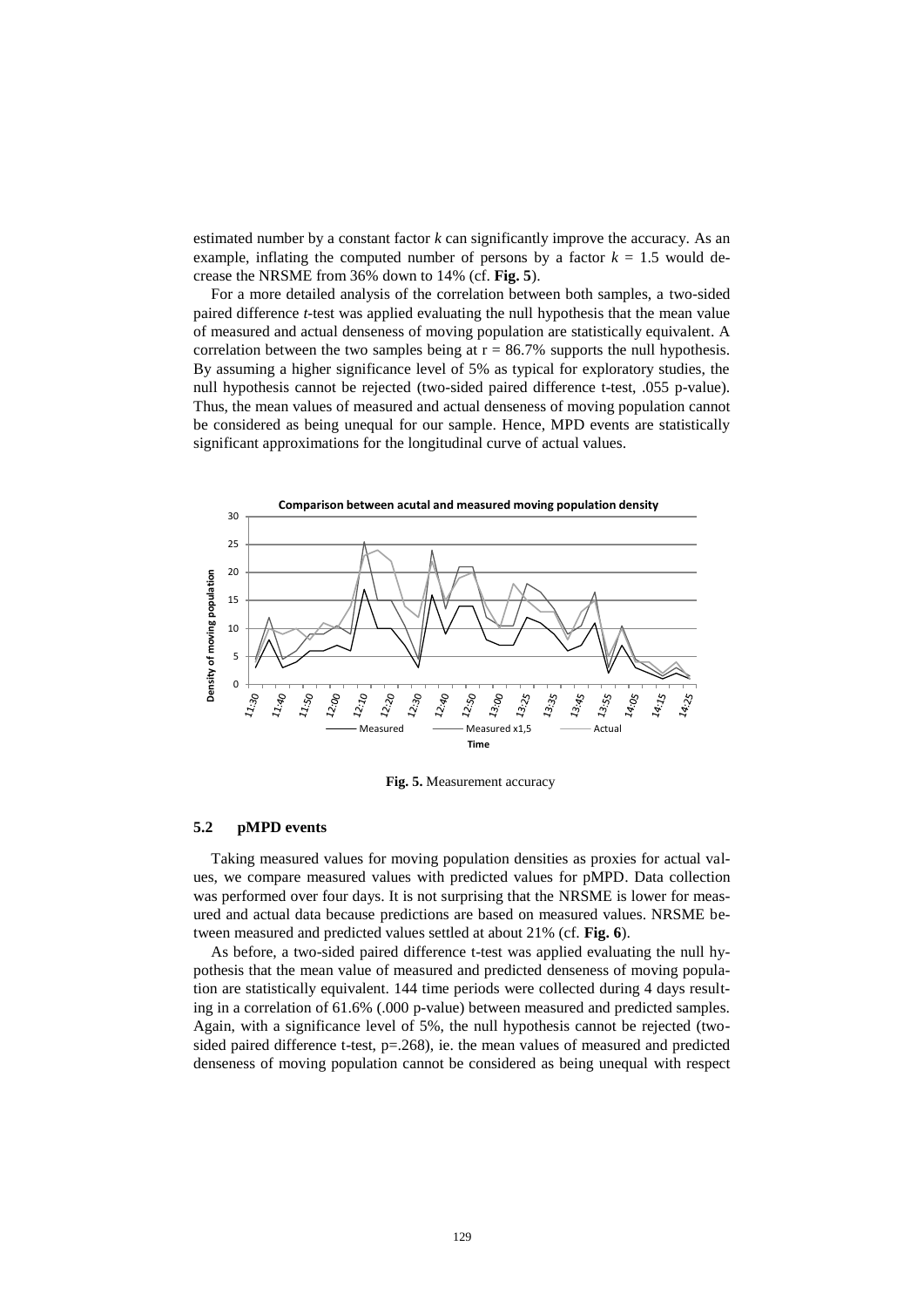to our sample (cf. Fig. 6 for one day). In more than 26% of all cases, we find support for the null hypothesis. Hence, there is not sufficient evidence to reject the null hypothesis. This is taken as a robust result for an approximation with a standard forecast algorithm without considering deep context information.



**Fig. 6.** Predicted vs. measured moving population densities (pMPD vs. MPD)

#### **5.3 Discussion**

By this experimental setup it was found that movement population densities are effectively measured by a distance sensor system that obeys non-re-identification and decentralization requirements. It was a crucial requirement that customers of the student cafeteria could not be tagged or traced. Additionally, budget restrictions did not allow integration into existing, central information systems. Thus a decentralized approach becomes a necessity.

Two hypotheses were tested empirically. First, it was found that longitudinal event values measured (MPD values) by the sensor system provide a data basis that is not significantly different from actual values of movement population densities. Higher levels of absolute correspondence are achieved by scalar weights. Therefore, measured event data has proven to be appropriate proxies for actual event data on movement population densities.

Additionally, it was found that predicted event data provides similar characteristics on the mean structure, ie. is not statistically dissimilar from measured event values. This means that the prognosis based on a forecast algorithm with exponential smoothing with seasonal adjustment provides a statistically appropriate approximation of measured values. Furthermore it is concluded based on results of the first part that predicted event values are also a good approximation of actual events.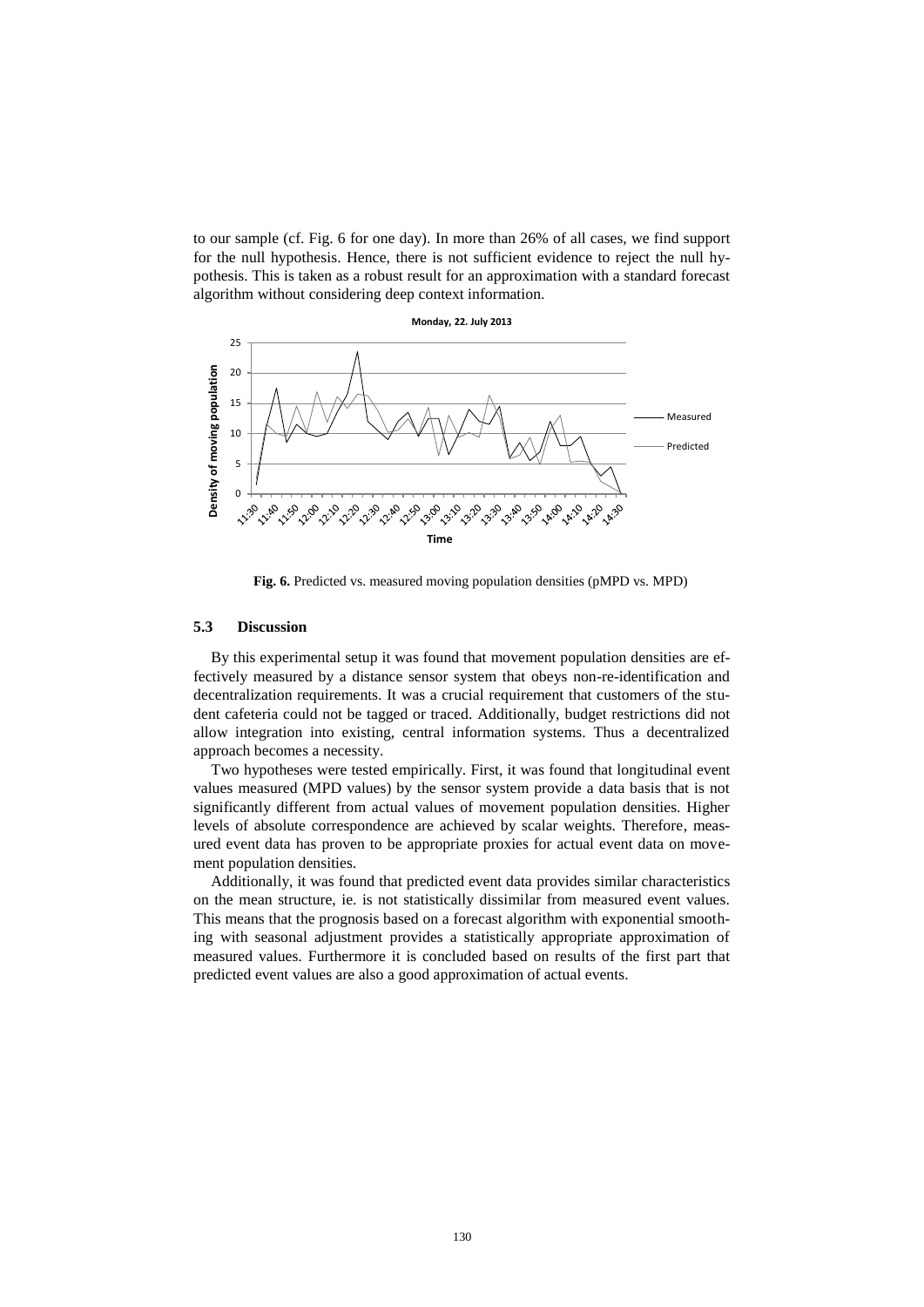# **6 Summary, limitations, and open issues**

In this paper, we presented an event recognition system based on sensors that is governed by non-re-identification and decentralized data locality requirements. It was found that measured values strongly correlate with actual event values and that predicted values are strongly correlated with measured values. This setup support preprocessing of data streams on decentralized sensor systems with low-cost components. Compared to other approaches (e.g., [34] and [7]), the effort of deploying our sensor system is considered as relatively low and effective.

On the measurement side we found high approximation values for heterogeneous moving populations. Nonetheless, the physical layout of the environment is assumed to be crucial for the MPD and pMPD calculations. For instance, if the average number of individuals moving together through the distance sensing system underlies large variations, the scalar weight *k* needs to be replaced by functions in particular using machine learning approaches.

Furthermore, we indicated how the event recognition system connects real-world events with digital events and how this provides information to two communities, ie. a student community and cafeteria workforce community. Currently we investigate how both communities are actually affected by this dynamic information about actual and predicted events and corresponding situations.

Another issue for future work is the extension of seasonality. For the cafeteria domain context information can be included. For instance, we assume that the type of meal has significant effects on movement population densities with respect to absolute and relative values. Due the different class schedules of students during the week, the number of students being on campus around lunchtime varies over the different weekdays. With a longer deployment period of our setup, the seasonality index (currently based on a daily basis), could be calculated week-based. This change would indirectly consider the varying number of students on campus during the different weekdays and thus further ameliorate the accuracy of our predictions.

In our current study, we limited our study to one staircase only. Extension to all entry points of the cafeteria will allow us to analyze correlations and non-parametric analyses between movement population densities of different entry points.

In summary, we found evidences that the proposed sensor system approach with non-re-identification and decentralized data locality requirements provide an effective means for connecting real-world situations with business processes. Further research will target measuring the impact of this approach on, for instance, queue management, reduction of waiting times, decision making in retail stores, hotels or similar domains.

#### **References**

1. Atzori, L., Iera, A., Morabito, G.: The internet of things: A survey. Computer networks 54, 2787-2805 (2010)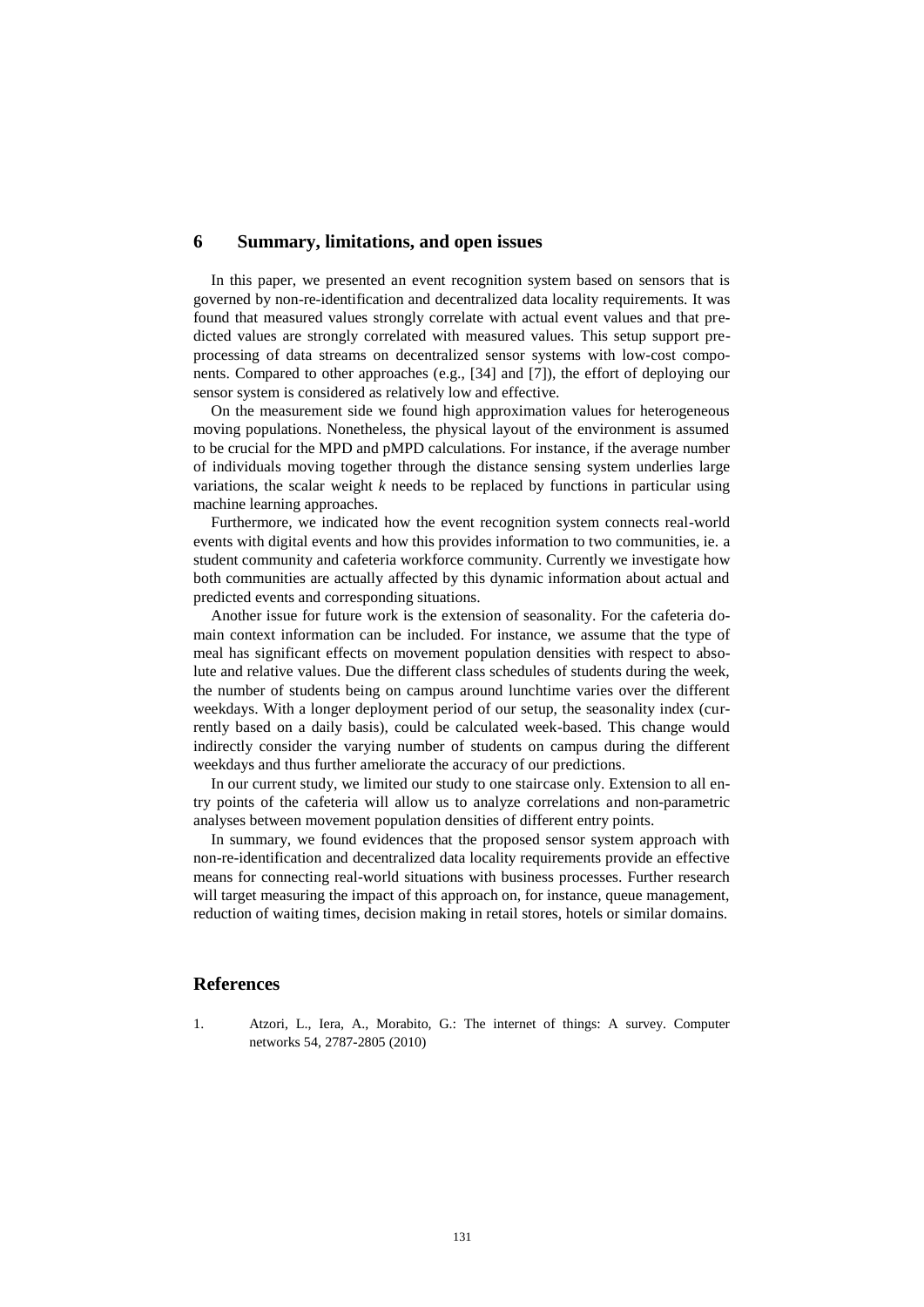- 2. Kagermann, H., Wahlster, W., Helbig, J. (eds.): Recommendations for implementing the strategic initiative INDUSTRIE 4.0. acatech e.V., Frankfurt/Main (2013)
- 3. Bose, I., Pal, R.: Auto-ID: managing anything, anywhere, anytime in the supply chain. Communications of the ACM 48, 100-106 (2005)
- 4. Traub, K.: The EPCglobal Architecture Framework (EPCglobal Final Version). (2005)
- 5. Ihaddadene, N., Djeraba, C.: Real-time crowd motion analysis. Pattern Recognition, 2008. ICPR 2008. 19th International Conference on, pp. 1-4. IEEE (2008)
- 6. Marana, A., Velastin, S.A., Costa, L.d.F., Lotufo, R.: Automatic estimation of crowd density using texture. Safety Science 28, 165-175 (1998)
- 7. Davies, A.C., Yin, J.H., Velastin, S.A.: Crowd monitoring using image processing. Electronics & Communication Engineering Journal 7, 37-47 (1995)
- 8. Fitzsimmons, J.A., Fitzsimmons, M.J.: Service management: Operations, strategy, and information technology. (2004)
- 9. Turley, L.W., Milliman, R.E.: Atmospheric effects on shopping behavior: a review of the experimental evidence. Journal of Business Research 49, 193-211 (2000)
- 10. Taylor, S.: Waiting for service: the relationship between delays and evaluations of service. The Journal of Marketing 56-69 (1994)
- 11. Katz, K.L., Larson, B.M., Larson, R.C.: Prescription for the waiting-in-line blues: entertain, enlighten, and engage. Sloan Management Review 32, 44-53 (1991)
- 12. Melski, A., Thoroe, L., Schumann, M.: Managing RFID data in supply chains. International Journal of Internet Protocol Technology 2, 176-189 (2007)
- 13. Aad, G., Abat, E., Abdallah, J., Abdelalim, A., Abdesselam, A., Abdinov, O., Abi, B., Abolins, M., Abramowicz, H., Acerbi, E.: The ATLAS experiment at the CERN large hadron collider. Journal of Instrumentation 3, S08003 (2008)
- 14. Hevner, A.R., March, S.T., Park, J., Ram, S.: Design Science in Information Systems Research (1). MIS Quarterly 28, 75-105 (2004)
- 15. March, S., Smith, G.: Design and natural science research on information technology. Decision Support Systems 15, 251-266 (1995)
- 16. Fleisch, E., Dierkes, M.: Ubiquitous Computing aus betriebswirtschaftlicher Sicht. Wirtschaftsinformatik 45, 611-620 (2003)
- 17. Cundius, C., Alt, R.: Real-Time or Near Real-Time?-Towards a Real-Time Assessment Model. International Conference on Information Systems (ICIS), Mailand (2013)
- 18. Junior, S.J.: Crowd analysis using computer vision techniques. IEEE Signal Processing Magazine 27, 66-77 (2010)
- 19. Ali, S., Shah, M.: Floor fields for tracking in high density crowd scenes. Computer Vision–ECCV 2008, pp. 1-14. Springer (2008)
- 20. Chan, A.B., Liang, Z., Vasconcelos, N.: Privacy preserving crowd monitoring: Counting people without people models or tracking. Computer Vision and Pattern Recognition, 2008. CVPR 2008. IEEE Conference on, pp. 1-7. IEEE (2008)
- 21. Ryan, D., Denman, S., Fookes, C., Sridharan, S.: Crowd counting using multiple local features. Digital Image Computing: Techniques and Applications, 2009. DICTA'09., pp. 81-88. IEEE (2009)